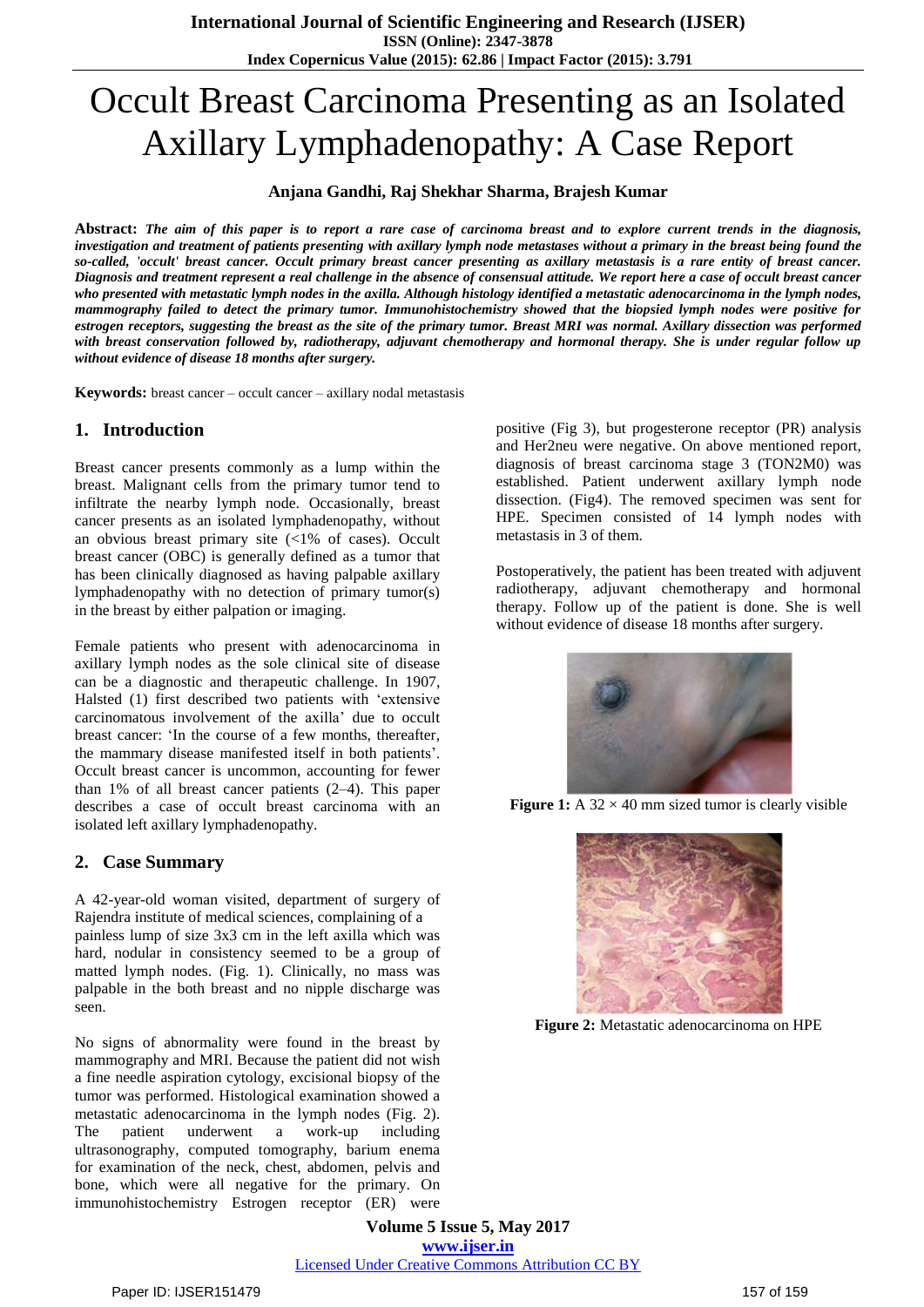

**Figure 3:** IHC showing estrogen receptor +ve



**Figure 4:** Photograph of axillary lymph nodes

## **3. Discussion**

A case of isolated axillary metastasis with no obvious primary site, is otherwise called cancer of unknown primary (CUP). Although this malignant syndrome accounts for 3-5% of all cancer diagnosis, the majority of patients still lacks effective therapeutic regimens.Occult breast carcinoma with axillary lymphadenopathy comes under CUP. The management of isolated axillary metastasis from breast cancer is variable. The treatment approach involves definitive surgery, which could be mastectomy with sentinel lymph node biopsy plus or minus completion axillary lymph node dissection, breast conservative surgery, chemotherapy, radiation, and endocrine therapy, as indicated.

A carcinoma found in the axillary lymph node may be caused by primary carcinoma of heterotopic glandular tissue or metastatic neoplasm. Carcinomas arising in the heterotopic glandular tissue should accompany the preexisting non-neoplastic glandular component and the ectopic tissue may be present in more than one lymph node (5). In the present case, there were no heterotopic glandular tissues in the axillary lymph nodes.

Aside from breast cancer, many other adenocarcinomas have been shown to metastasize to axillary lymph nodes (6).

The most common of these include lung, thyroid, stomach, colorectum and pancreas. Once a diagnosis of metastatic adenocarcinoma on an axillary lymph node has been made in a female patient, there is a tendency to subject the patient to an exhaustive investigation. However, most of these additional tests failed to identify another primary site of carcinoma. Kemeny et al. (7) reported that further diagnostic work-up was unnecessary. Thorough histories, physical examination, screening blood

work and chest roentogenogram are sufficient for locating other potential primary sites of carcinoma.

ER/PR analysis should be performed for two reasons (8, 9). Positive findings are suggestive of breast cancer and these occur in approximately 50% of females. Negative ER/PR do not exclude the diagnosis of breast cancer, however, and it is important to remember that other malignancies (e.g. colon, ovary, endometrium, kidney and melanoma) may demonstrate detectable ER/PR activity (10, 11). The second reason for obtaining ER/PR studies on the initial biopsy is that a primary tumor may never be identified or, if found, may be so small as to render ER/PR assay impracticable (9, 12). Immunohistochemical stains for, ER and PR are recommended for the diagnosis of breast cancer (9, 11).ER are not specific for breast cancer, but their positivity unequivocally supports the diagnosis of metastatic breast cancer. In the present case, tumor markers were all negative, stain of ER were strongly positive.

There have been reports of some cases where the primary breast tumor could not be identified even in radical mastectomy specimens. A primary breast cancer will be not found in the specimen in about one third of the cases the western literature  $(3, 7, 12)$  and  $16.3\%$  in Japan  $(4)$ . Occult breast cancer demonstrated an 8–20% incidence of in situ cancer as the primary lesion (3) and this is in contrast to the reported 1% incidence of axillary metastases in series of non-palpable in situ carcinoma of the breast (13). Kyokane et al. (4) reported that the primary tumors of non-palpable breast cancer presenting as an axillary mass were smaller than 5 mm in 19 of 62 cases, and 9 of 72 cases were intraductal carcinoma with or without minimal invasion. Little has been reported on spontaneous regression of the tumor of breast cancer. Ozzello and Sanpitak (14) speculated that either the thorough sampling process failed to locate the primary invasive cancer or, as seen with electron microscopy, invasion through the basement membrane may occur before detection by light microscopy. However, it is not clear that basement membrane invasion that is only detected by electron microscopy has any clinical significance. As after mastectomy also primary could not be identified in one third of total cases we went for breast conservative approach in our case.

The treatment of occult breast cancer remains controversial. Traditionally, the treatment of choice for these patients was radical or modified radical mastectomy (1, 2, 12). Most groups have shown long-term survival with mastectomy to be at least comparable with that for node-positive palpable breast cancer, even when no primary is found in the mastectomy specimen. Recent studies have suggested that there was no statistically significant difference in outcome between mastectomy and breast conservative treatment such as limited resection and/or radiation and/or chemotherapy (3, 7, 15). In recent years, radiation treatment or simple observatin has been an alternative to mastectomy (16). The high incidence of early lesions and the current trend toward breast conservation argue in favor of our approach in this case.